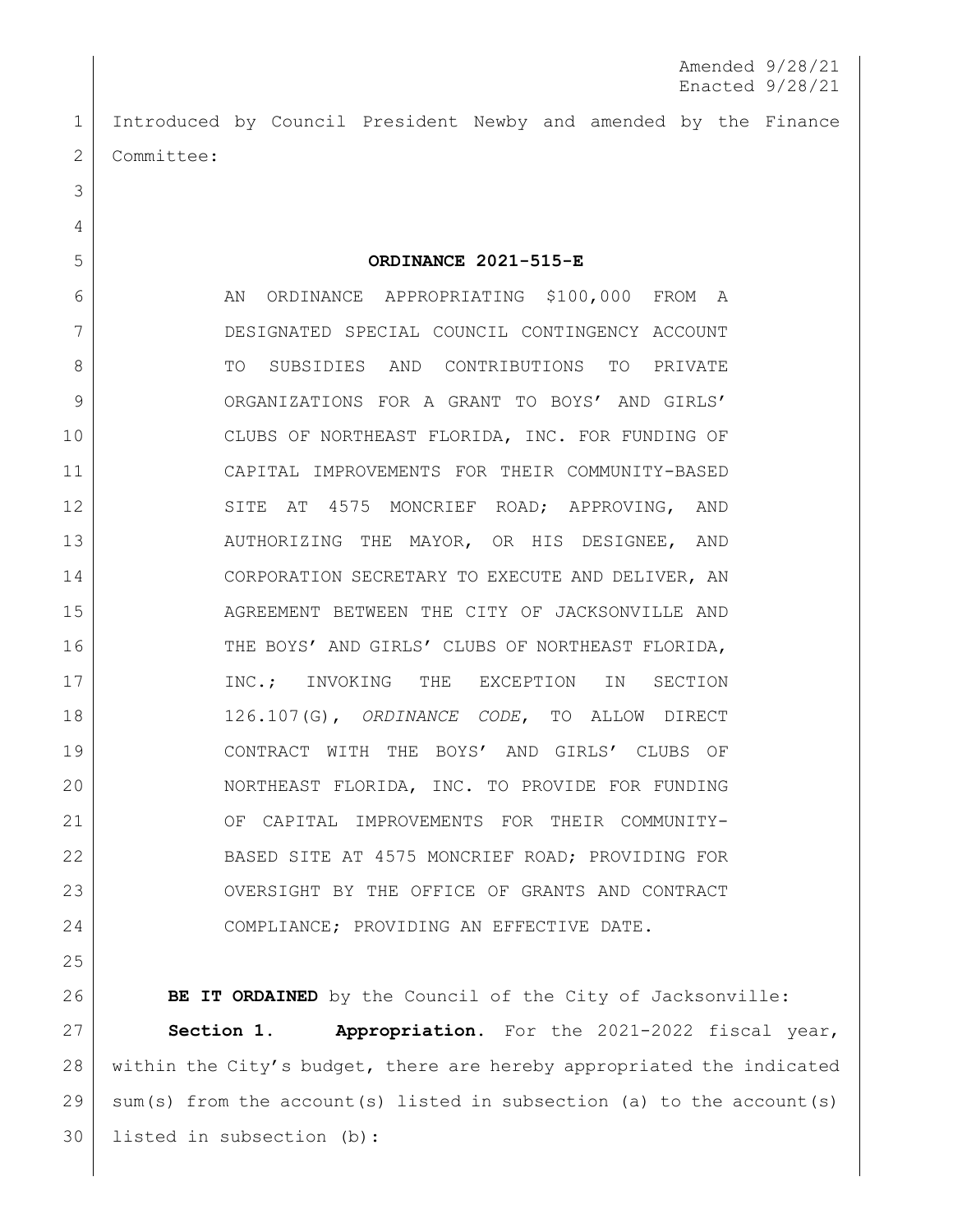Amended 9/28/21

 (The account information is attached hereto as **Exhibit 1**, and 2 incorporated herein by this reference)

 (a) Appropriated from: 4 See attached **Exhibit 1** \$100,000 (b) Appropriated to:

See attached **Exhibit 1** \$100,000

 (c) **Explanation of Appropriation -** The funding above is being **appropriated from a Designated Special Council Contingency**  Account to subsidies and contributions to fund for the 10 Boys' and Girls' Club of Northeast Florida, Inc. to provide funding for capital improvements to renovate their community-based site at Clanzel T. Brown Community Center 13 at 4575 Moncrief Road, Jacksonville, Florida 32209.

 **Section 2. Purpose.** The purpose of the appropriation in Section 1 is to provide funding to the Boys' and Girls' Clubs of Northeast Florida, Inc. for capital improvements for their community- based site at Clanzel T. Brown Community Center at 4575 Moncrief 18 Road, Jacksonville, Florida 32209. The scope of work includes project coordination, job overhead, demolition and haul-off, site work, metals, carpentry, windows and doors, finishes, mechanical and electrical renovations, landscaping and classroom furnishings, as more fully described in **Revised Exhibit 2** labeled as "**Revised Exhibit 2**, Rev Agmt, September 21, 2021 – Finance" attached hereto.

 **Section 3. Agreement approved and execution authorized.** There is hereby approved, and the Mayor, or his designee, and Corporation Secretary are hereby authorized to execute and deliver, the Funding Agreement between the City of Jacksonville and the Boys' 28 and Girls' Club of Northeast Florida, Inc., in a not to exceed amount of \$100,000 for the 2021-2022 fiscal year to be disbursed on a reimbursement basis for materials and services related to the capital improvements needed, subject to the terms, scope and conditions more

 $- 2 -$